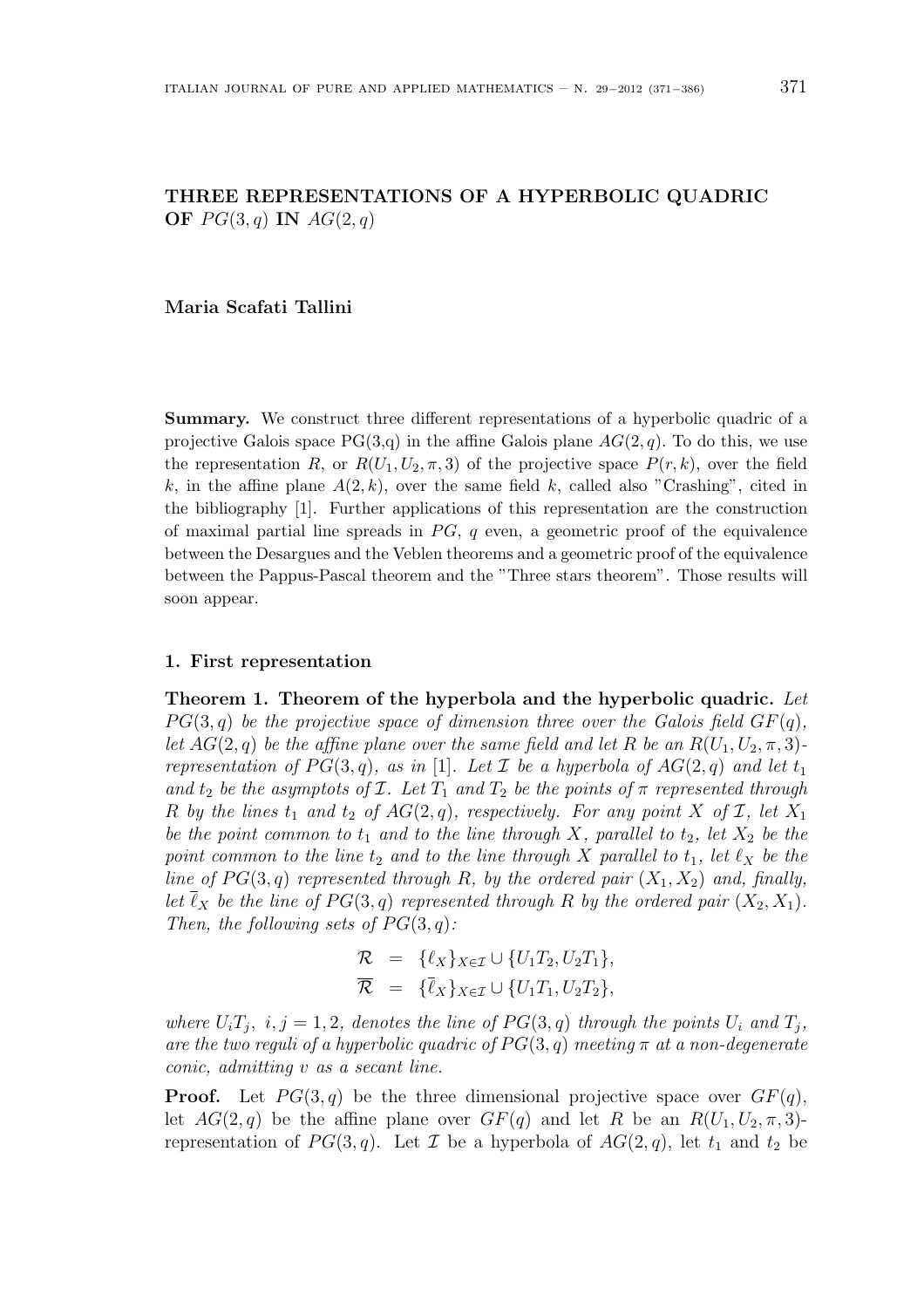the asymptots of  $\mathcal I$  and let  $O$  be the common point of  $t_1$  and  $t_2$ . For any  $i = 1, 2$ , the line  $t_i$  represents, through R, a point  $T_i$  of  $\pi - \{Y\}$  (see Fig. 1), where Y is the point  $U_1U_2 \cap \pi$ . The line of  $\pi$  joining  $T_1$  and  $T_2$  does not contain Y, since in  $AG(2, q)$  the lines  $t_1$  and  $t_2$  meet at O. It follows that the lines  $U_1T_1$  and  $U_2T_2$  of  $PG(3, q)$  are skew, like the lines  $U_1T_2$  and  $U_2T_1$ . Obviously, the four lines  $U_iT_j$ ,  $i, j = 1, 2$ , form a skew quadrangle, denoted by  $Q$ .



Figure 1.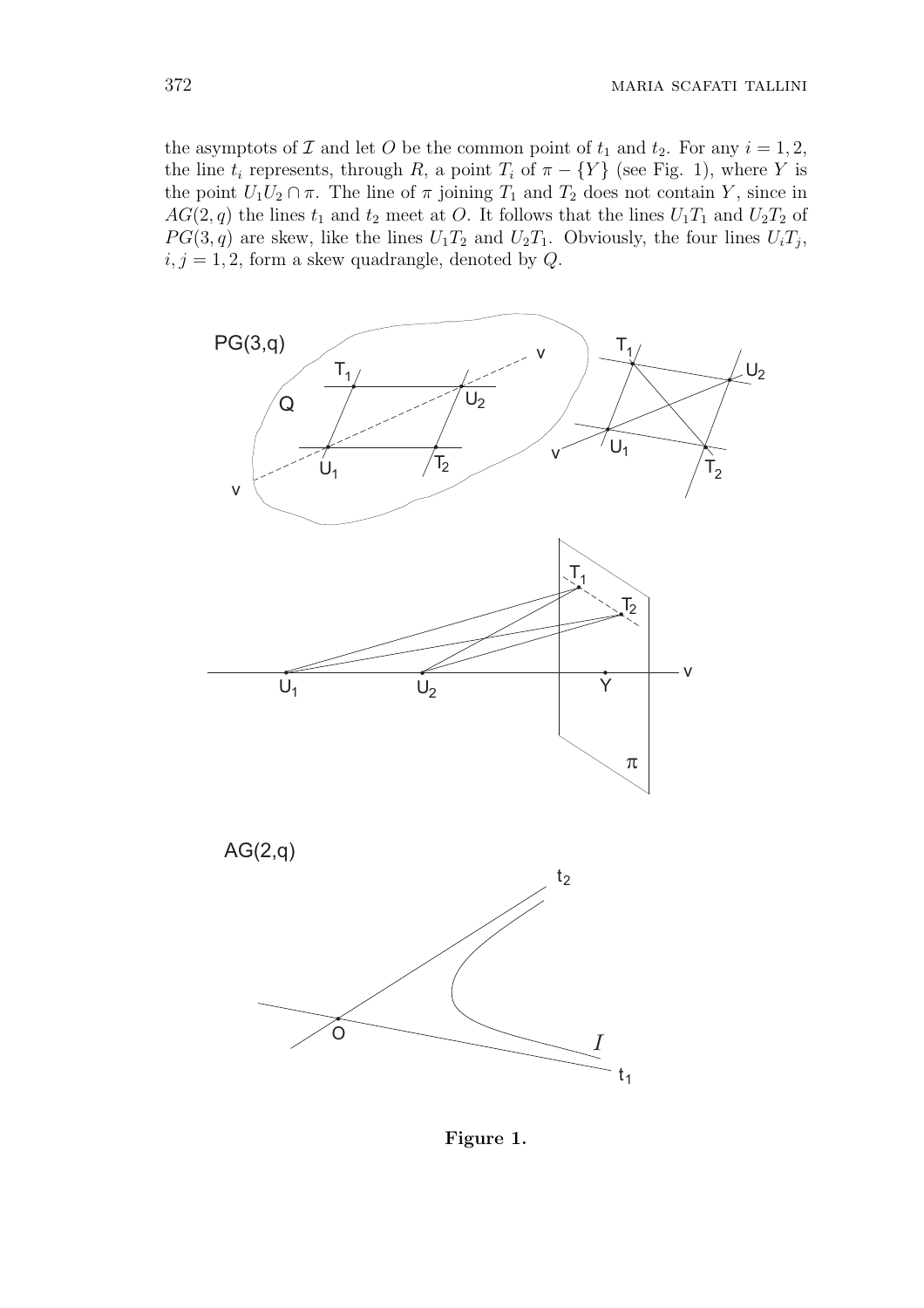The lines  $U_i T_j$ ,  $i, j = 1, 2$ , of  $PG(3, q)$  are represented by R in  $AG(2, q)$  in the following way:

$$
U_1T_1 : \{(t_1\} \cup \{(t_1, t)\}_{t \in T_1},
$$
  
\n
$$
U_1T_2 : \{(t_2\} \cup \{(t_2, t)\}_{t \in T_2},
$$
  
\n
$$
U_2T_1 : \{(t_1\} \cup \{(t, t_1)\}_{t \in T_1},
$$
  
\n
$$
U_2T_2 : \{(t_2\} \cup \{(t, t_2)\}_{t \in T_2},
$$

where  $\mathcal{T}_i$ ,  $i = 1, 2$ , is the set of the lines of  $AG(2, q)$  parallel to  $t_i$  and distinct from  $t_i$ .

Now, let  $A$  be a point of  $\mathcal I$  (see Fig. 2).

Let  $t_1'$  be the line of  $AG(2, q)$  through A and parallel to t, and  $t_2'$  the line through A parallel to  $t_2$ . Moreover, let  $A_1 = t_1 \cap t_2'$ ,  $A_2 = t_2 \cap t_1'$ . It is  $A_1 \neq A_2$ , since  $A_i \in t_i - \{O\}$ , for any  $i = 1, 2$ . The ordered pair of distinct points  $(A_1, A_2)$ of  $AG(2, q)$  represents, by R, a line  $\ell$  of  $PG(3, q)$  not meeting v and not in  $\pi$ (see Fig. 2). By the representations of  $\ell$  and  $U_iT_j$ ,  $i, j = 1, 2$ , in  $AG(2, q)$ , we get:



Figure 2.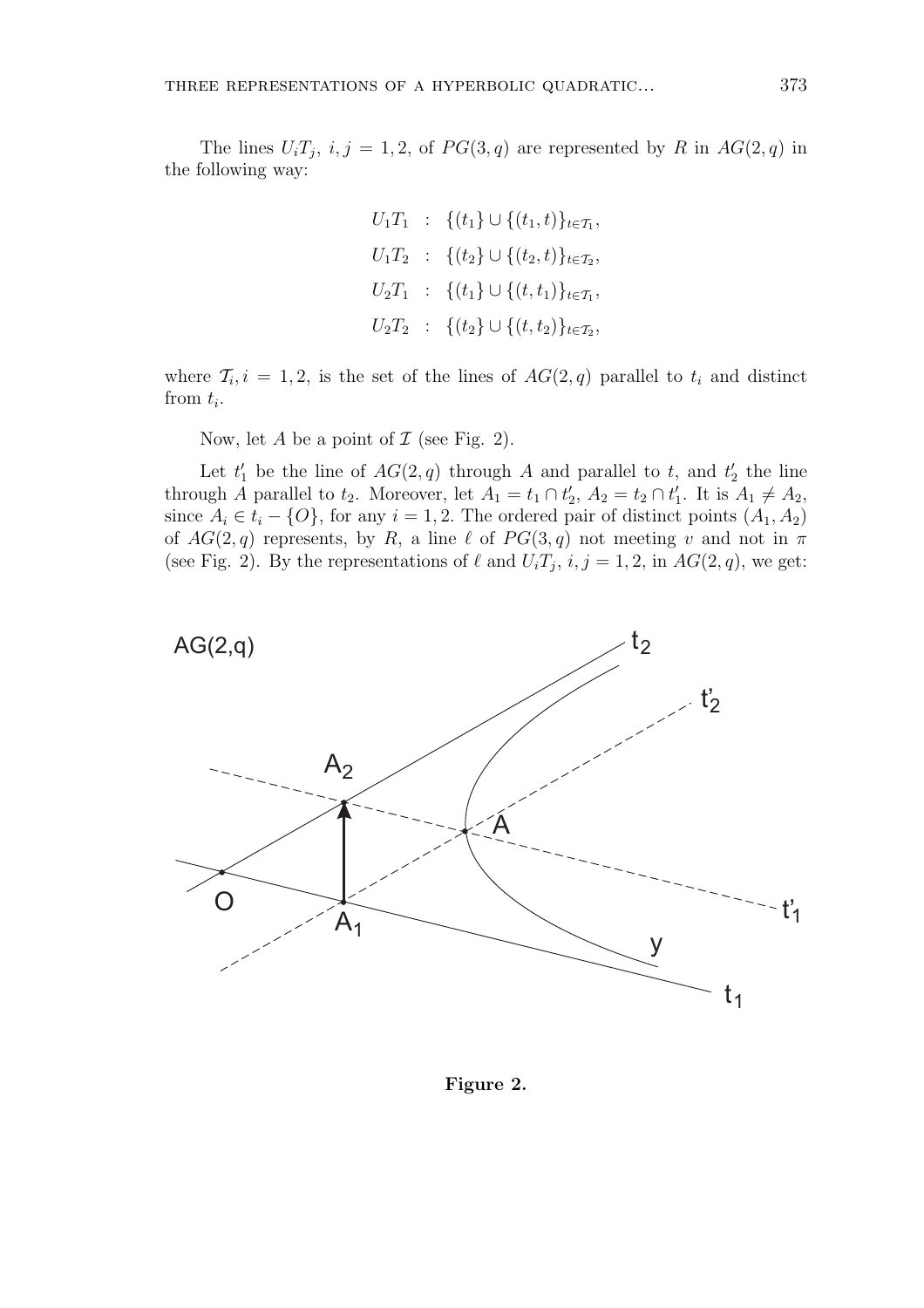1) The line  $\ell$  meets the line  $U_1T_1$  at  $L'$  represented by the ordered pair  $(t_1, t'_1)$ . Such a point  $L'$  is distinct from  $U_1$  and  $T_1$ , because the ordered pairs of distinct lines of  $AG(2, q)$  represent the points of  $PG(3, q)$  not in  $\pi$  (see Fig. 3).



Figure 3.

- 2) The line  $\ell$  meets the line  $U_2T_2$  at the point L'' represented by the ordered pair  $(t'_2, t_2)$  and such a point is distinct from  $U_2$  and  $T_2$ .
- 3) The line  $\ell$  does not meet either  $U_1T_2$ , or  $U_2T_1$ .

By 3) and since the lines  $U_2T_1$  and  $U_1T_2$  of  $PG(3, q)$  are mutually skew, it follows that the lines  $\ell$ ,  $U_1T_2$  and  $U_2T_1$  are two by two skew. Let us denote by H the hyperbolic quadric of  $PG(3, q)$  containing  $\ell$ ,  $U_1T_2$  and  $U_2T_1$ . Then, call R the regulus of H containing  $\ell$ ,  $U_1T_2$  and  $U_2T_1$ . By 1) and 2), it follows that  $U_1T_1$ and  $U_2T_2$  belong to the regulus  $\overline{\mathcal{R}}$  of  $\mathcal{H}$  opposite to  $\mathcal{R}$ . The ordered pair  $(A_2, A_1)$ represents a line  $\bar{\ell}$  of  $PG(3, q)$  not meeting v and not in  $\pi$ .

By the representations of  $\ell$  and  $U_iT_j$ ,  $i, j = 1, 2$ , in  $AG(2, q)$ , we get:

- 4) The line  $\bar{\ell}$  meets  $U_2T_1$ , at the point  $\bar{L}'$ , represented by the ordered pair  $(t'_1, t_1)$ ; such a point  $\overline{L}'$  is distinct from  $U_2$  and  $T_1$ .
- 5) The line  $\bar{\ell}$  meets  $U_1T_2$ , at the point  $\bar{L}''$ , represented by the ordered pair  $(t_2, t_2')$ ; such a point is distinct from  $U_1$  and  $T_2$ .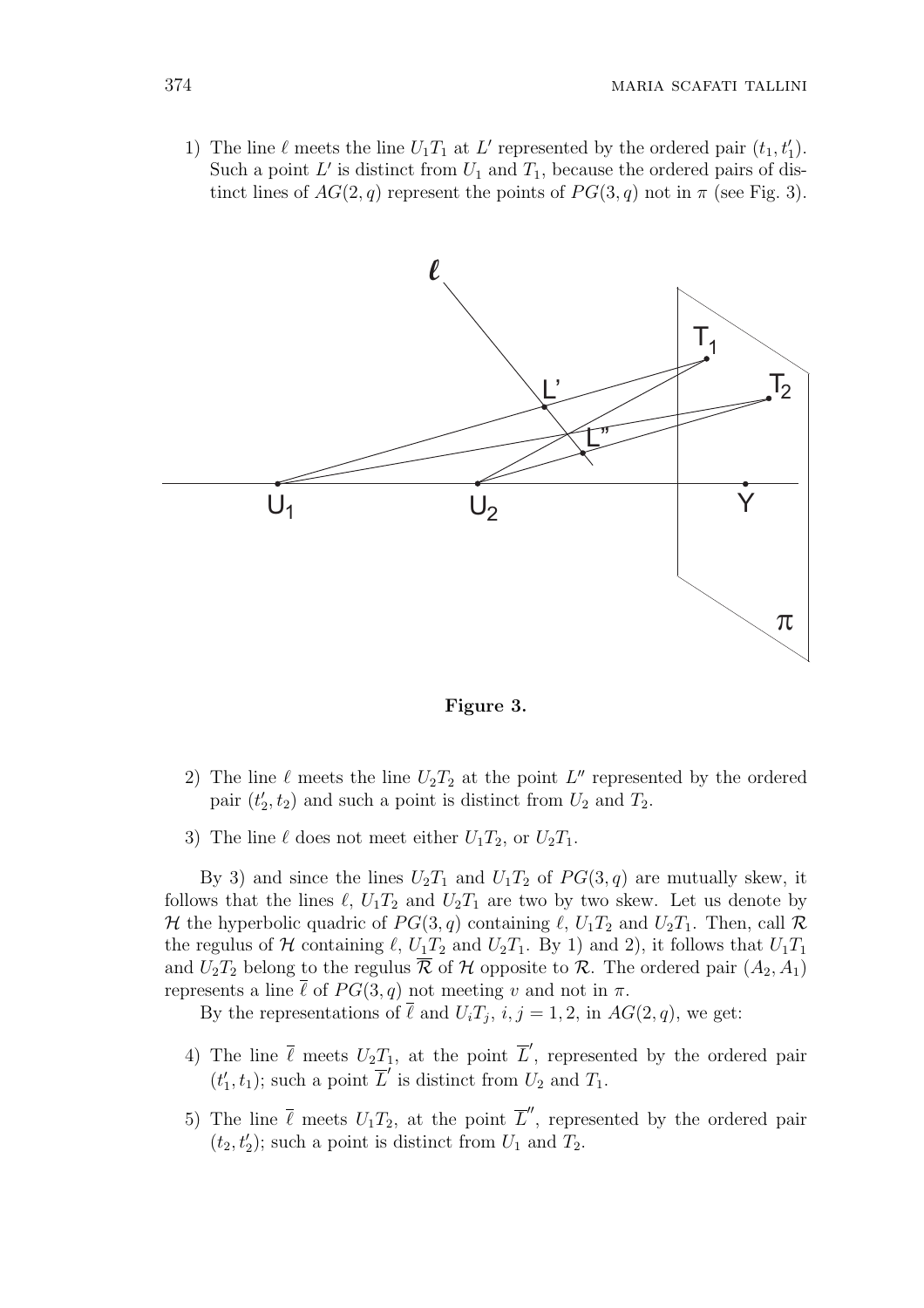- 6) The line  $\bar{\ell}$  does not meet either  $U_1T_1$ , or  $U_2T_2$ .
- 7) The line  $\bar{\ell}$  meets  $\ell$  at the point P of  $\pi$  represented by the line  $A_1A_2$  of  $AG(2,q).$

By 4), 5), 6) and 7) it follows that the line  $\bar{\ell}$  is a line of  $\bar{\mathcal{R}}$  distinct from  $U_1T_1$ and  $U_2T_2$  (see Fig. 4).



Figure 4.

Now, let B be a point of  $\mathcal{I} - \{A\}$ . Let  $t''_1$  be the line of  $AG(2, q)$  through B and parallel to  $t_1$  and let  $t_2''$  be the line of  $AG(2, q)$  through B parallel to  $t_2$ . Let  $B_1 = t_1 \cap t_2''$  and  $B_2 = t_2 \cap t_1''$ . The ordered pair of distinct points  $(B_1, B_2)$ represents a line  $\ell'$  of  $PG(3, q)$  not meeting v and not in  $\pi$ . Such a line meets  $U_1T_1$  at the point of  $PG(3, q)$  represented by the ordered pair  $(t_1, t_1'')$ . The line  $\ell'$ meets  $U_2T_1$  at the point  $PG(3, q)$  represented by the ordered pair  $(t''_2, t_2)$ . Let us prove that  $\ell'$  meets  $\overline{\ell}$ . To do this, choose a coordinate system in  $AG(2, q)$  such that  $T = T(0, 0)$ ,  $A_1 = A_1(1, 0)$ ,  $A_2 = A_2(0, 1)$ . In such a system, the coordinates of the point A are  $(1, 1)$  and the hyperbola T has the equation  $xy = 1$ . It follows that  $\overline{a}$  $\mathbf{r}$ 

$$
B = B\left(x_0, \frac{1}{x_0}\right),
$$
  
\n
$$
B_1 = B_1(x_0, 0),
$$
  
\n
$$
B_2 = B_2\left(0, \frac{1}{x_0}\right),
$$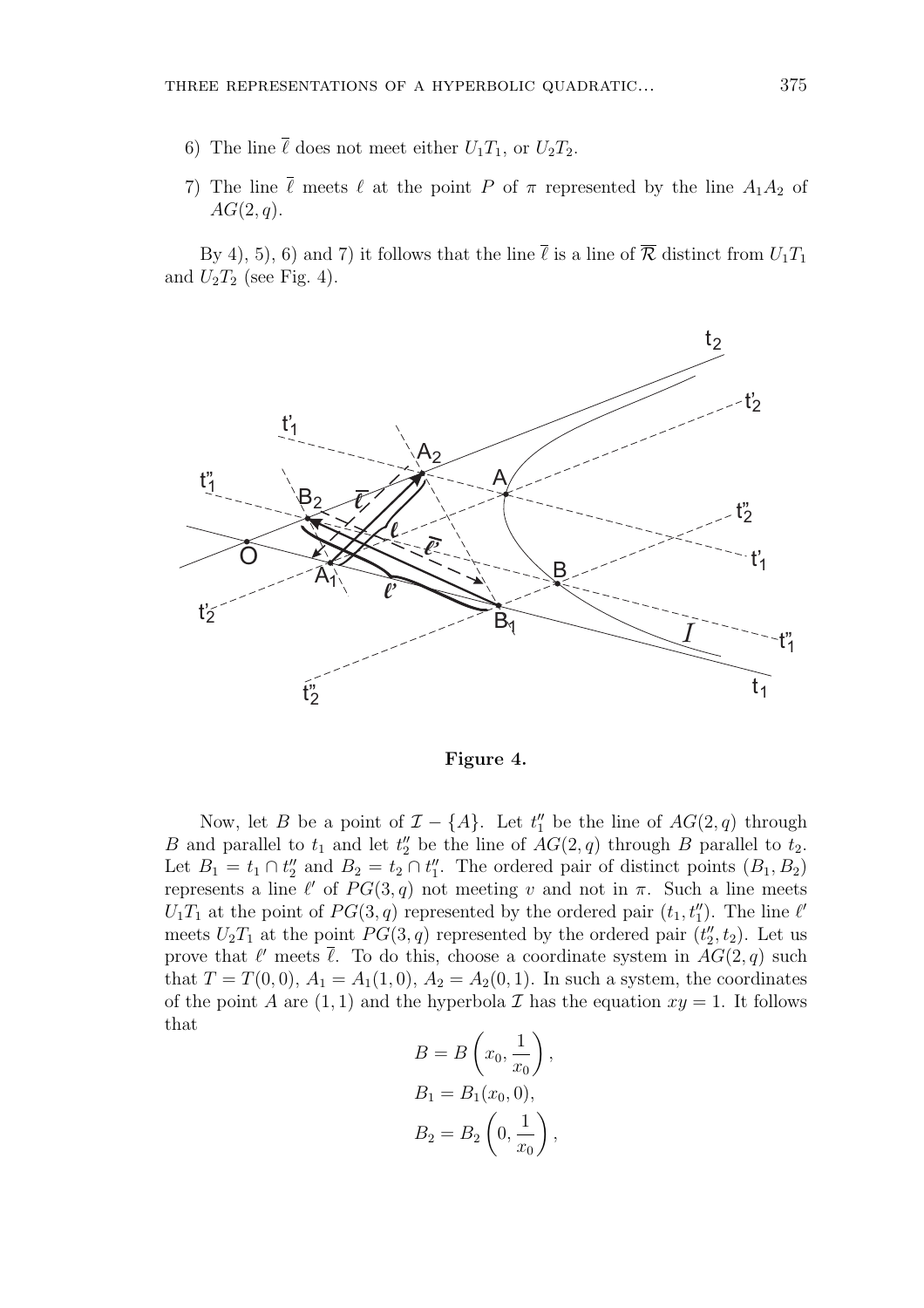with  $x_0 \neq 0$ . The slopes of the lines  $A_1B_2$  and  $A_2B_1$  are both equal to  $a$  −  $\ell$  $\overline{x_0}$ , therefore such two lines are parallel. It follows that  $\ell'$  meets  $\overline{\ell}$ . Since  $\ell'$  meets  $U_1T_1, U_2T_2$  and  $\overline{\ell}$  which belong to  $\overline{\mathcal{R}}$ , it follows that  $\ell' \in \mathcal{R}$ . Similarly, we prove that the line  $\ell'$  of  $PG(3, q)$  represented by the ordered pair  $(B_2, B_1)$  belongs to  $\overline{\mathcal{R}}$ .

For any  $X \in \mathcal{I}$ , let  $X_1$  be the point common to  $t_1$  and to the line through X parallel to  $t_2$  and let  $X_2$  be the point common to  $t_2$  and to the line through X parallel to  $t_1$  (see Fig. 5).



Figure 5.

Let  $\ell_X$  be the line of  $PG(3, q)$  represented by the ordered pair  $(X_1, X_2)$  and let  $\overline{\ell}_X$  the line represented by the ordered pair  $(X_2, X_1)$ . By the previous results, we get:

$$
\mathcal{F}_1 = \{ \ell_X \}_{x \in \mathcal{I}} \subset \mathcal{R},
$$
  

$$
\overline{\mathcal{F}}_1 = \{ \overline{\ell}_X \}_{x \in \mathcal{I}} \subset \overline{\mathcal{R}}.
$$

The above inclusions are proper, since there are lines of  $\mathcal{R}$  not in  $\mathcal{F}_1$  ( $U_1U_2$ ) and  $U_2T_1$ ) and lines of  $\overline{\mathcal{R}}$  not in  $\overline{\mathcal{F}}_1$  ( $U_1T_1$  and  $U_2T_2$ ).

We remark that there is no line of  $H$  contained in  $\pi$ . For, let b a line of  $\pi$ and in H. then, either  $b \in \mathcal{R}$ , or  $b \in \overline{\mathcal{R}}$ .

Let  $b \in \mathcal{R}$ . The line b meets  $\overline{\ell}$  (because b and  $\overline{\ell}$  belong to opposite reguli of  $\mathcal{H}$ ). Since that and since  $b \subset \pi$ , it follows that b meets  $\overline{\ell}$  at the point P common to  $\overline{\ell}$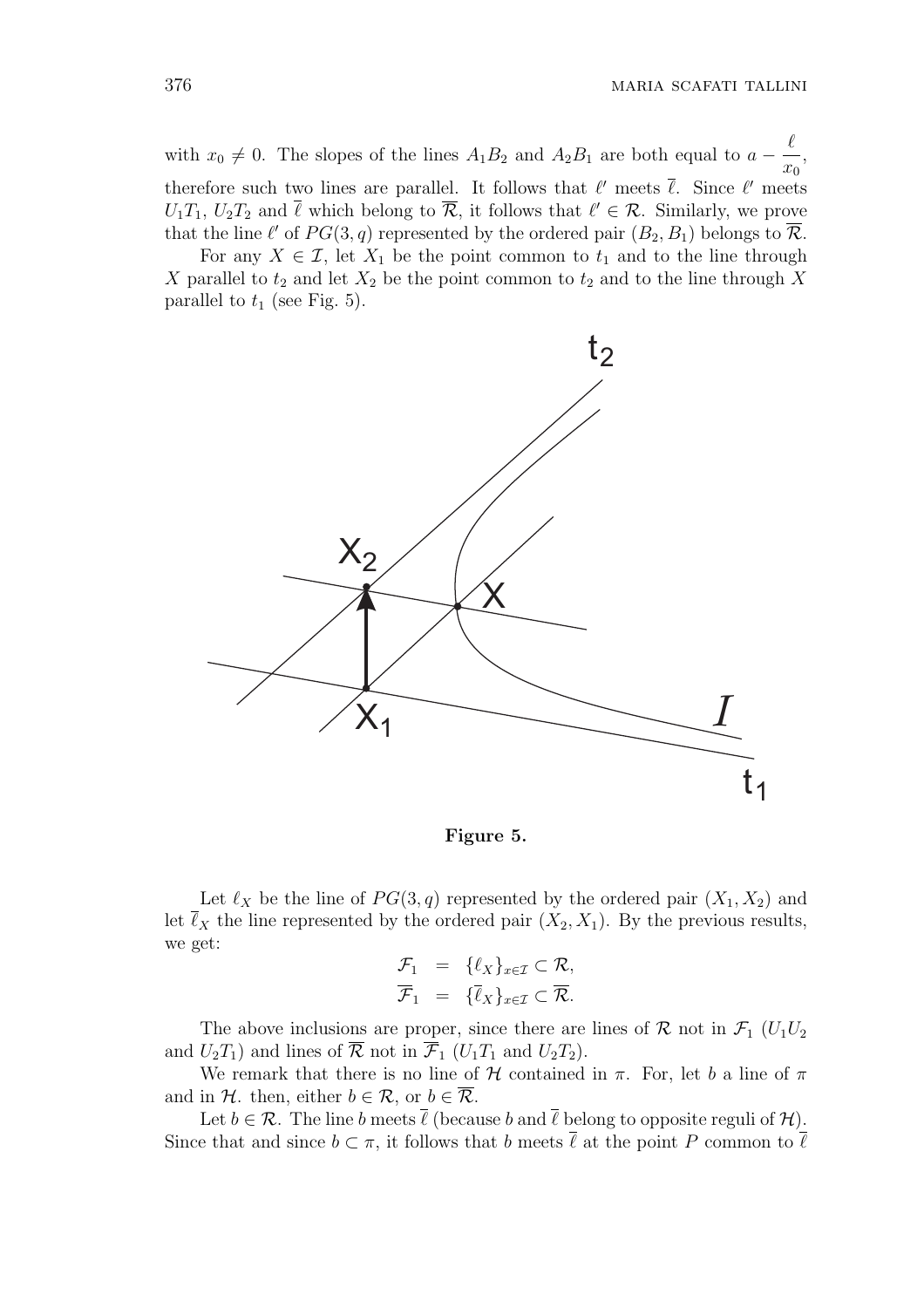and  $\pi$ , represented by R in  $AG(2, q)$  by the line  $A_1A_2$ . But such a point P belongs also to the line b. Therefore,  $\ell$  and b have P in common. Since  $\ell$  and b are lines of the same regulus R of H, it follows  $b = \ell$ : a contradiction, since  $\ell$  is not a line of  $\pi$ , while  $b \subset \pi$ . The contradiction proves that  $b \notin \mathcal{R}$ . Similarly, we prove that  $b \notin \overline{\mathcal{R}}$ . So, we get a contradiction, because from  $b \subset \mathcal{H}$ , it follows that  $b \in \mathcal{R} \cup \overline{\mathcal{R}}$ . The contradiction proves that there is no line of  $H$  contained in  $\pi$ . So, the remark is proved.

From this remark it follows that  $H$  meets  $\pi$  at a non-degenerate conic. Obviously, every line of H is a line of R not meeting v, while every line of  $\overline{\mathcal{F}}$  is a line of  $\overline{\mathcal{R}}$  not meeting v.

Now, let us prove that every line of  $\mathcal R$  not meeting v is a line of  $\mathcal F$ .

Let  $\ell$  be a line of  $\mathcal R$  not meeting v. Since  $\ell$  does not meet v and, since  $\ell$  is not a line of  $\pi$  (we already proved that no line of H is contained in  $\pi$ ), it follows that  $\tilde{\ell}$  is represented by an ordered pair  $(L_1, L_2)$  of distinct points of  $AG(2, q)$ . The line  $\tilde{\ell}$ , which belongs to  $\mathcal{R}$ , meets  $U_1T_1$ ,  $U_2T_2$  and  $\bar{\ell}$ , which belong to  $\bar{\mathcal{R}}$ . By the representations of  $\widetilde{\ell}, U_1T_1$  and  $U_2T_2$  and since  $\widetilde{\ell}$  meets  $U_1T_1$  and  $U_2T_2$ , we get

$$
L_1 \in t_1, \ L_2 \in t_2.
$$

We remark that  $L_1 \neq O$ . In fact, if  $L_1 = O$ , the distinct points  $L_1$  and  $L_2$  belong both to  $t_2$  and  $\ell$  contains  $T_2$ . It follows that  $\ell = U_1T_2$ , since  $\ell \in \mathcal{R}, U_1T_2 \in \mathcal{R}$ ,  $T_2 \in \tilde{\ell}, T_2 \in U_1T_2$ : a contradiction, since  $\tilde{\ell}$  does not meet v, while  $U_1T_2$  meets v and  $U_1$ . The contradiction proves the remark. Similarly, we prove that  $L_2 \neq O$ .

By the above remark and since  $L_1 \in t_1$ ,  $L_2 \in t_2$ , it follows

$$
L_1 \in t_1 - \{O\}, L_2 \in t_2 - \{O\}.
$$

By the previous results, it follows immediately that  $L_1 \neq A_2$ ,  $L_2 \neq A_1$ .

As  $\ell$  meets  $\overline{\ell}$ , it follows that in  $AG(2, q)$  the line  $L_1A_2$  is parallel to  $L_2A_1$ (maybe coinciding with it). Let L be the point of  $AG(2, q)$  common to the line through  $L_2$  parallel to  $t_1$  and to the line through  $L_1$  parallel to  $t_2$ . Let us prove that  $L \in \mathcal{I}$ . In the coordinate system that we chose before, let m be the slope of the lines parallel to  $A_1L_2$  and  $A_2L_1$ . Such a slope does exist, since  $L_1 \in t_1 - \{O\}$ and it is different from zero because  $L_2 \in t_2 - \{O\}$ . The points  $L_1$  and  $L_2$  have coordinates  $L_1$  |  $-$ 1 m  $\begin{pmatrix} 0 & \text{if } 0 & \text{if } 0 & \text{if } 0 & \text{if } 0 & \text{if } 0 & \text{if } 0 & \text{if } 0 & \text{if } 0 & \text{if } 0 & \text{if } 0 & \text{if } 0 & \text{if } 0 & \text{if } 0 & \text{if } 0 & \text{if } 0 & \text{if } 0 & \text{if } 0 & \text{if } 0 & \text{if } 0 & \text{if } 0 & \text{if } 0 & \text{if } 0 & \text{if } 0 & \text{if } 0 & \text{if } 0 & \text{if } 0 & \text{$ 1 m  $, -m$ and then  $L \in \mathcal{I}$  (remember that in our coordinate system the hyperbola  $\mathcal{I}$  has the equation  $xy = 1$ . By the above results and by the definition of F, it follows that  $\ell \in \mathcal{F}$ . So, every line of R not meeting v is a line of F. So, the result is proved. Similarly, we prove that every line of  $\overline{\mathcal{R}}$  not meeting v is a line of  $\overline{\mathcal{F}}$ . It follows that all the lines of  $\mathcal F$  coincide with the lines of  $\mathcal R$  not meeting v, while the lines of  $\overline{\mathcal{F}}$  coincide with the lines of  $\overline{\mathcal{R}}$  not meeting v. We remark that the lines  $U_2T_2$ and  $U_2T_1$  coincide with the lines of  $\mathcal R$  meeting v. For,  $U_1T_2$  and  $U_2T_1$  are lines of R meeting v. Conversely, every line of R meeting v coincides either with  $U_1T_2$ , or with  $U_2T_1$ . For, let  $\ell_{\mathcal{R}}$  be a line of  $\mathcal R$  meeting v distinct from  $U_1T_2$  and  $U_2T_1$ . Then, the point  $L = \ell_{\mathcal{R}} \cap v$  is distinct from either  $U_1$ , or  $U_2$ . Then the line v,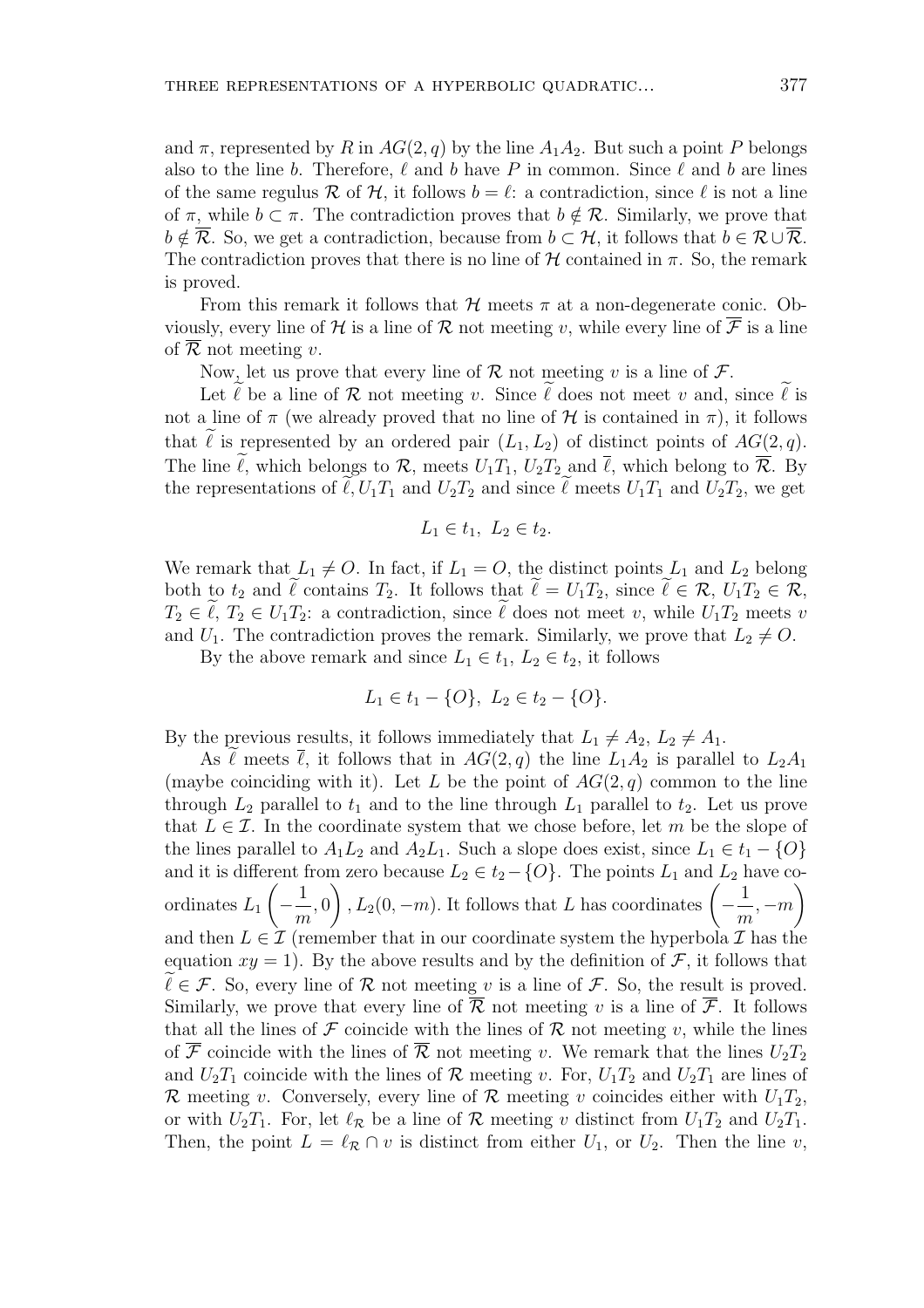having three distinct points in common with  $H$ , is a line of  $H$ . It follows  $v \in \overline{R}$ , since v meets  $\ell_{\mathcal{R}}$ ,  $U_1T_2$  and  $U_2T_1$ , belonging to  $\mathcal{R}$ . The line v meets also  $U_2T_2 \in \overline{\mathcal{R}}$ . It follows that  $v = U_2T_2$ , a contradiction, since  $T_2 \neq Y$ . The contradiction proves that no line of  $\mathcal R$  meeting v and distinct from  $U_1T_2$  and  $U_2T_1$  exists, whence every line of R meeting v coincides either with  $U_1T_2$ , or with  $U_2T_1$ . So, the remark is proved. Similarly, we prove that  $U_1T_1$  and  $U_2T_2$  coincide with the lines of  $\overline{\mathcal{R}}$ meeting  $v$ . By the above arguments, it follows that

$$
\begin{array}{lcl} \mathcal{R} & = & \mathcal{F} \cup \{U_1T_2, U_2T_1\}, \\ \overline{\mathcal{R}} & = & \overline{\mathcal{F}} \cup \{U_1T_1, U_2T_2\}. \end{array}
$$

As all the hyperbolic quadrics of  $PG(3, q)$  are equivalent, it follows that for every hyperbolic quadric H of  $PG(3, q)$  there is a representation  $R(U_1, U_2, \pi, 3)$  of  $PG(3, q)$  which represents H by a hyperbola of  $AG(2, q)$ .

#### 2. Second representation

Let  $AG(2, q)$  be the affine plane over the Galois field  $GF(q)$ . In  $AG(2, q)$ , let  $t_1$ and  $t_2$  be two distinct lines meeting at a point O. Let A be a point of  $t_1 - \{O\}$ (see Fig. 6), let B be a point of  $t_2 - \{O\}$  and, finally, let  $t_3$  be the line through A and B.

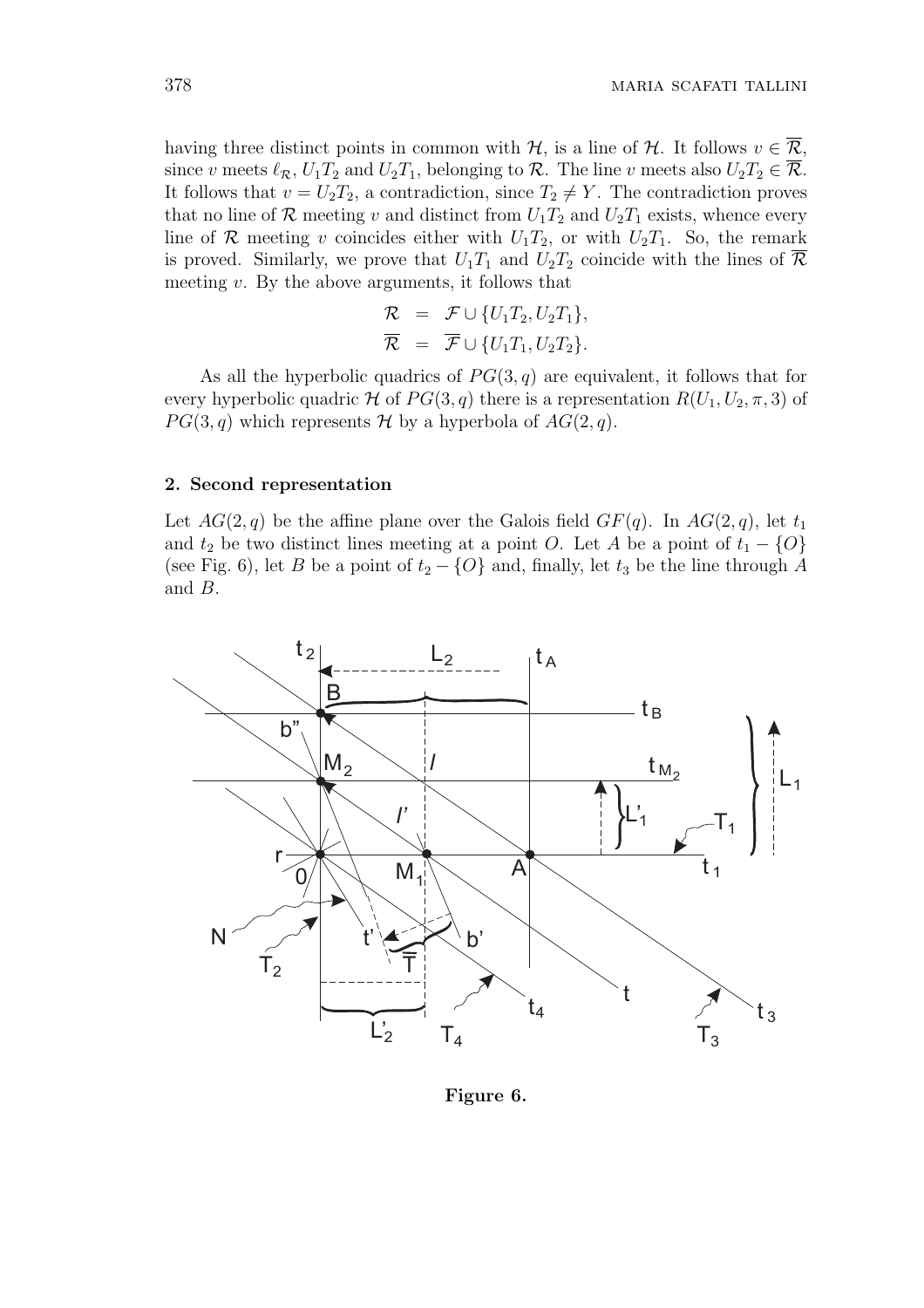From now on, the symbol  $d_{MN}$  denotes the direction of the line of  $AG(2, q)$ through the distinct points M and N. Let  $t_4$  be the line through O with direction  $d_{AB}$ . Let R be an  $R(U_1, U_2, \pi, 3)$ -representation of  $PG(3, q)$  (see [1]). Let  $\ell$  be the line of  $PG(3, q)$  represented by the ordered pair of distinct points  $(A, B)$ . Let r be the line of  $\pi$  (not through Y) represented by the proper pencil of lines with centre O. The lines  $v, r$  and  $\ell$  are two by two skew. Let  $\mathcal H$  be the hyperbolic quadric of  $PG(3, q)$  containing v, r and  $\ell$  and let R be the regulus of H determined by v, r,  $\ell$ and  $\overline{\mathcal{R}}$  the opposite regulus. Let  $T_1$  be the point of  $\pi - \{Y\}$  represented by the line  $t_1$  and let  $T_2$  be the point of  $\pi - \{Y\}$  represented by the line  $t_2$ . Let F be the improper pencil (that is the pencil of parallel lines) consisting of the lines of  $AG(2, q)$  with direction  $d_{AB}$  and let z be the line of  $\pi$  (through Y) represented by F. The line z meets v at Y, meets r at  $T_4$  represented by the line  $t_4$  and meets ell at the point  $T_3$ , represented by the line  $t_3$ . It follows that z is a line of  $\overline{\mathcal{R}}$ . The line  $U_1T_1$  of  $PG(3, q)$  meets v at the point  $U_1$ , meets r at  $T_1$  and  $\ell$  at  $L_2$ represented by the ordered pair  $(t_1, t_B)$ , where  $t_B$  is the line of  $AG(2, q)$  through B and parallel to  $t_1$ . It follows that  $U_1T_1 \in \overline{\mathcal{R}}$  (see Fig. 7).



Figure 7.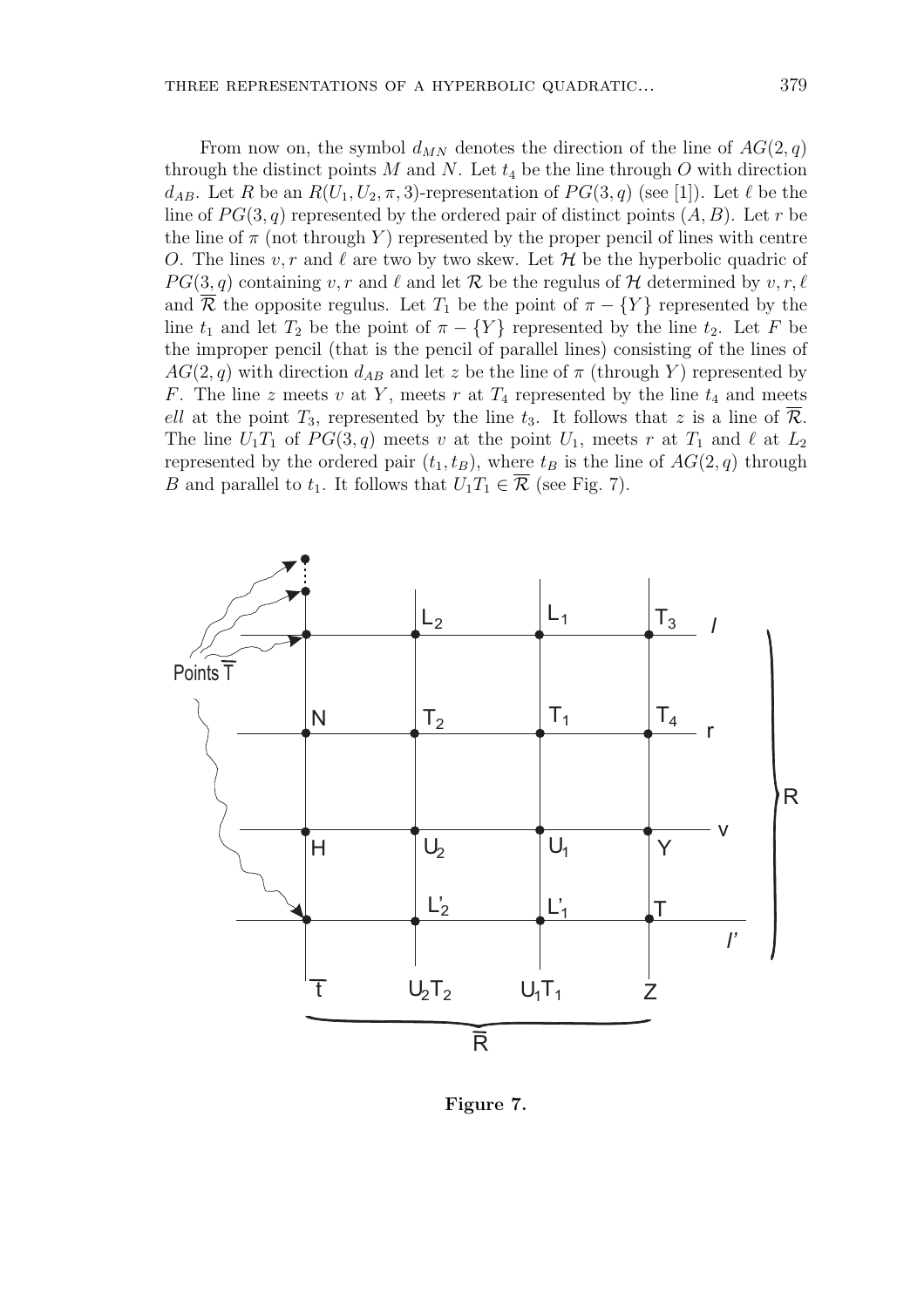Now, let  $M_1$  and  $M_2$  be two points of  $AG(2, q)$  mutually distinct and such that  $M_1 \in t_1 - \{O\}, M_2 \in t_2 - \{O\}, d_{M_1M_2} = d_{AB}$ . Let t be the line of  $AG(2, q)$ through  $M_1$  and  $M_2$ . Let  $\ell'$  be the line of  $PG(3, q)$  represented by the ordered pair  $(M_1, M_2)$ . The line  $\ell'$  meets z at T, represented by the line t, meets  $U_1T_1$  at  $L'_1$ , represented by the ordered pair  $(t_1, t_{M_2})$ , where  $t_{M_2}$  is the line of  $AG(2, q)$  through  $M_2$  and parallel to  $t_1$ , meeting  $U_2T_2$  at the point  $L'_2$ , represented by the ordered pair  $(t_{M_1}, t_2)$ , where  $t_{M_1}$  is the line of  $AG(2, q)$  through  $M_1$  and parallel to  $t_2$ . It follows that  $\ell' \in \mathcal{R}$ . By the above arguments it follows that every ordered pair of distinct points  $(M_1, M_2)$ , with  $M_1 \in t_1 - \{O\}$ ,  $M_2 \in t_2 - \{O\}$ ,  $d_{M_1M_2} = d_{AB}$ , represents a line of R, distinct from v and r. Conversely, let  $m \in \mathcal{R} - \{v, r\}$ . The line m is not a line of  $\pi$ , since m and r are skew and r is a line of  $\pi$ . It follows that m is represented by an ordered pair of distinct points  $(M_1, M_2)$ . The line m, as a line of  $\mathcal{R}$ , meets  $U_1T_1, U_2T_2$  and z, which are lines of  $\mathcal{R}$ . Since m meets z (at point distinct from Y), it follows that  $d_{M_1M_2} = d_{AB}$ . Since m meets  $U_1T_1$ , it follows that  $M_1 \in T_1$ , while, since m meets  $U_2T_2$ , it follows that  $M_2 \in t_2$ . Moreover, by  $M_1 \neq M_2$ ,  $d_{M_1M_2} = d_{AB}$  and since neither  $t_1$ , nor  $t_2$  have the direction  $d_{AB}$ , it follows that  $M_1 \in t_1 - \{O\}$  and  $M_2 \in t_2 - \{O\}$ . By the previous arguments, it follows that every line of  $\mathcal{R} - \{v, r\}$  is represented by an ordered pair of distinct points  $(M_1, M_2)$ , with  $M_1 \in t_1 - \{O\}$ ,  $M_2 \in t_2 - \{O\}$ ,  $d_{M_1M_2} = d_{AB}$ . So, we prove that the ordered pairs of distinct points  $(M_1, M_2)$ , with  $M_1 \in t_1 - \{O\}$ ,  $M_2 \in t_2 - \{O\}, d_{M_1M_2} = d_{AB}$ , represent exactly all the lines of  $\mathcal{R} - \{v, r\}$ . If we denote by  $\ell_{M_1M_2}$  the line of  $PG(3, q)$  represented in  $AG(2, q)$  by the ordered pair of distinct points  $(M_1, M_2)$ , we get

$$
\mathcal{R} = \{v, r\} \cup \{\ell_{M_1 M_2} : M_1 \in t_1 - \{O\},
$$
  

$$
M_2 \in t_2 - \{O\}, d_{M_1 M_2} = d_{AB}\}.
$$

Now, let  $\alpha$  be a plane of  $PG(3, q)$  containing v but not through  $U_1T_1, U_2T_2$ and z. Such a plane  $\alpha$  is tangent to H at a point  $H \in v - \{Y, U_1, U_2\}$  and contains therefore the line  $\bar{t}$  of  $\bar{\mathcal{R}}$  through H. Moreover,  $\alpha$  is spanned in  $AG(2, q)$  by a direction  $d'$  distinct from  $d_{AB}$  and distinct either from the direction of  $t_1$ , or that of  $t_2$ . Consider the points of  $\bar{t} - \{H\}$ . They are the intersections of the lines of  $\mathcal R$ distinct from v with the plane  $\alpha$ . Such points are therefore represented as follows:

- 1) The point  $N = \overline{t} \cap r = \alpha \cap r$  is represented by the line t' of  $AG(2, q)$  through  $O$  and of direction  $d'$ .
- 2) Each point  $\overline{T}$  of  $\overline{t} \{H, N\}$  is represented by an ordered pair  $(b', b'')$ , where b' and b'' are the lines of  $AG(2, q)$  with direction d' and through the points  $M_1, M_2$  respectively, with

$$
M_1 \in t_1 - \{O\}, \ M_2 \in t_2 - \{O\},
$$
  

$$
d_{M_1 M_2} = d_{AB}.
$$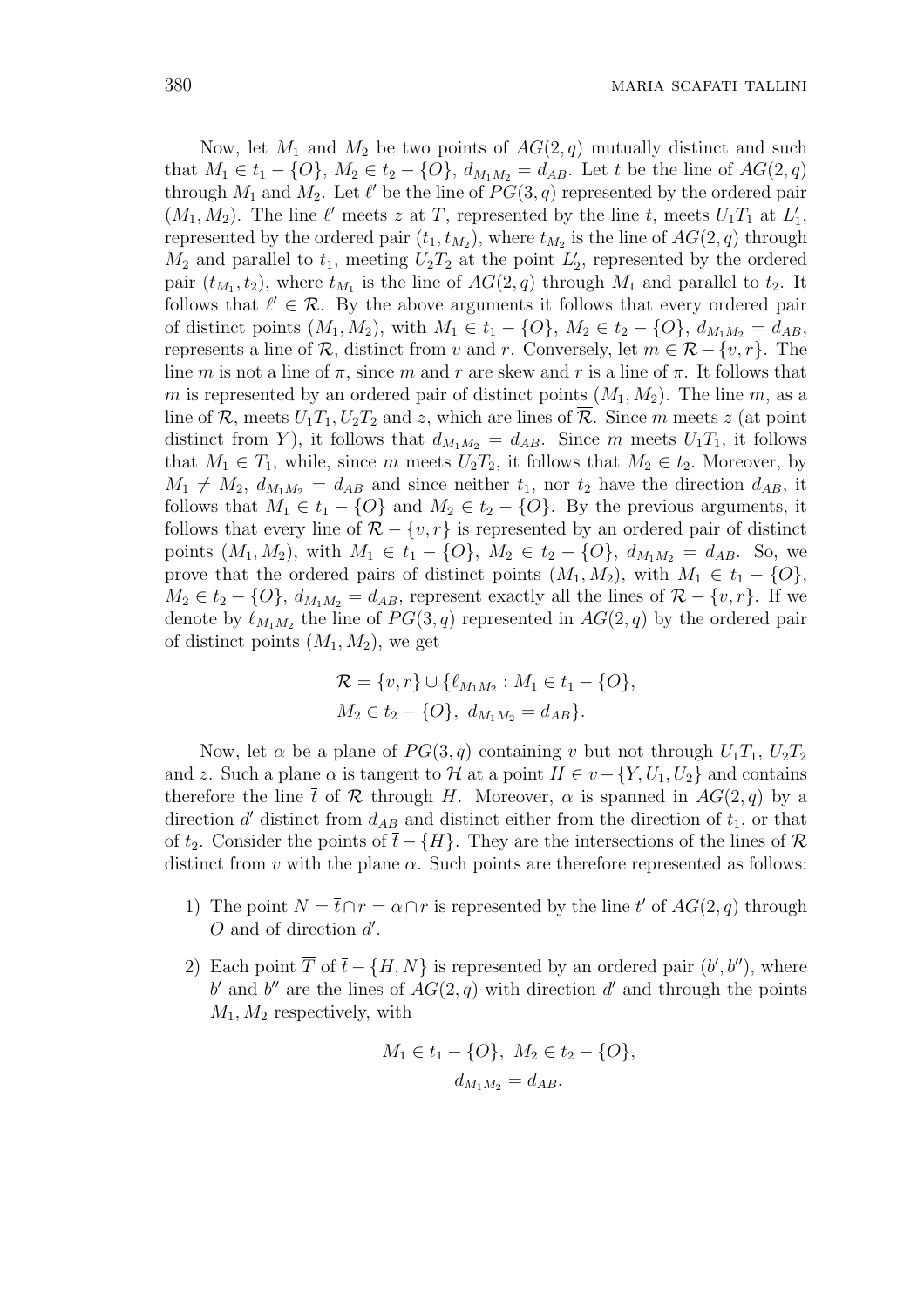By varying of the direction  $d'$  in  $\mathcal{D} - \{d_{AB}, d_1, d_2\}$ , where  $\mathcal D$  is the set of the directions of  $AG(2, q)$  and  $d_1$ ,  $d_2$  are the directions of  $t_1$  and  $t_2$  respectively, we get the representations of all the lines of  $\overline{\mathcal{R}}$  –  $\{z, U_1T_1, U_2T_2\}$ , each of them being deprived of their point in common with  $v$  (see Fig. 8).



Figure 8.

Now, let  $t_1, t_2$  and t be three distinct lines of  $AG(2, q)$  through the same point O. Let T be a point of t distinct from O. Let  $t'$  be the line through R and parallel to  $t_1$  and let  $T'' = t_2 \cap t'$ . Let t' be the lines through T parallel to  $t_2$  and let  $T' = t_1 \cap t''$ . By the Desargues theorem it follows that the direction of  $T'T''$  does not depend on T.

By that and by the previous arguments, it follows:

**Theorem 2.** Let  $PG(3,q)$  be the three-dimensional projective space over the field q and let  $AG(2, q)$  be the affine plane over q. Let R be an  $R(U_1, U_2, \pi, 3)$ representation of  $PG(3, q)$ . Let  $t_1, t_2$  and t be three distinct lines of  $AG(2, q)$ through the same point O and let  $d_1$  and  $d_2$  be the directions of  $t_1$  and  $t_2$ , respectively. Let  $T_1$  be the point of  $\pi$  represented by the line  $t_1$  and let  $T_2$  be the point of  $\pi$  represented by  $t_2$ . For any  $T \in t - \{O\}$ , let  $T'_T$  be the point common to the line  $t_1$  and to the line through  $T$  parallel to  $t_2$  and let  $T''_T$  be the point common to the line  $t_2$  and to the line through T parallel to  $t_1$ . Then the direction d of the line joining  $T'_T$  and  $T''_T$  does not depend on the choice of T in  $t - \{O\}$ . Let  $\ell(T'_T, T''_T)$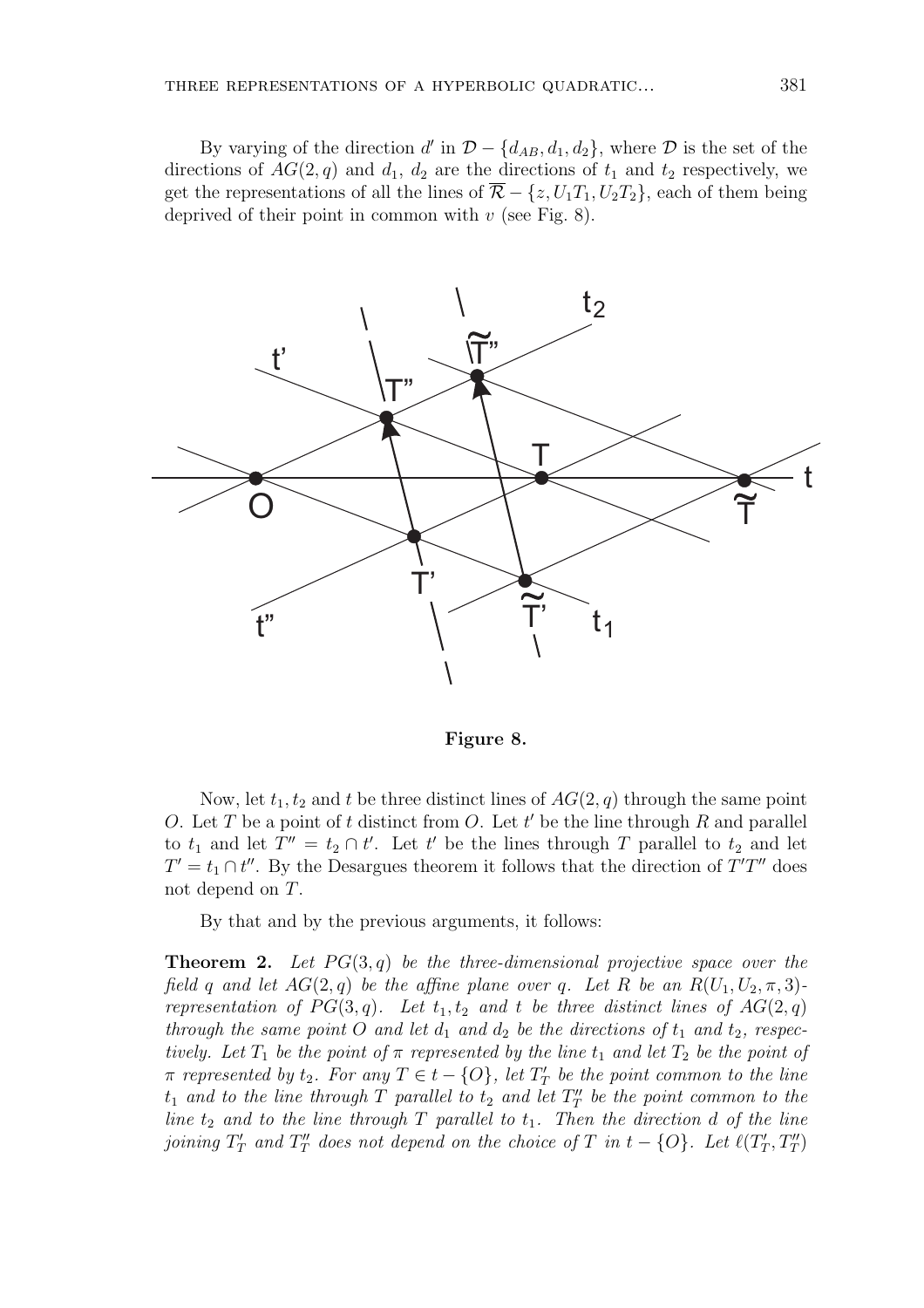be the line of  $PG(3, q)$  represented by the ordered pair of distinct points  $(T_T', T_T'')$ and let r be the line of  $\pi$  represented by the proper pencil (that is the pencil of lines through the same point  $O$ ) of lines with centre  $O$ . Then, the following set of lines

$$
\mathcal{R} = \{v, r\} \cup \{\ell(T'_T, T''_T)\}_{T \in t - \{O\}}
$$

is the regulus of a hyperbolic quadric  $\mathcal H$  in  $PG(3, q)$ .

Let z be the line of  $\pi$  represented by the improper pencil (that is the pencil of parallel lines) of lines of  $AG(2, q)$  with direction d. Finally, let d' be a direction of  $AG(2, q)$  distinct from  $d_1, d_2$  and d and let n be the line of  $AG(2, q)$  through O and having direction d'. For any  $T \in t - \{O\}$ , let  $b'(T)$  and  $b''(T)$  be the lines of  $AG(2,q)$  having direction d' and through  $T'_T$  and  $T''_T$ , respectively. The following set

$$
\{b'(T), b''(T)\}_{T \in t - \{O\}} \cup \{n\}
$$

represents a line of the regulus  $\overline{\mathcal{R}}$  of  $\mathcal{H}$  opposite to  $\mathcal{R}$ , deprived of its point in common with v. Such a line will be denoted by  $\ell(d')$ . Then the regulus  $\overline{\mathcal{R}}$  is

$$
\overline{\mathcal{R}} = \{z, U_1T_1, U_2T_2\} \cup \{\ell(d')\}_{d' \in \mathcal{D} - \{d_1, d_2, d\}},
$$

where  $\mathcal D$  is the set of the directions of  $AG(2, q)$ .

Since the hyperbolic quadrics of  $PG(3, q)$  are all equivalent, it follows that for any hyperbolic quadric H of  $PG(3, q)$  there is an  $R(U_1, U_2, \pi, 3)$ -representation of  $PG(3, q)$  which represents H by means of an ordered triple  $(t_1, t_2, t)$  of distinct lines of  $AG(2, q)$  of the same pencil.

#### 3. Third representation

Let  $PG(3,q)$  be the three dimensional projective space over the field k and let  $AG(2, q)$  be the affine plane over k. Let S be the set of points of  $AG(2, q)$  and R an  $R(U_1, U_2, \pi, 3)$ -representation of  $PG(3, q)$ . In  $AG(2, q)$  let  $t_1$  and  $t_2$  be two distinct lines meeting at O (see Fig. 9) and let  $r_0$  be the line of  $\pi$  represented (see [1]), through R, by the proper pencil of lines of  $AG(2, q)$  through O.

Let  $T_1$  and  $T_2$  be the points of  $\pi$  represented, through R, by the lines  $t_1$  and  $t_2$  of  $AG(2,q)$ . Let X be a point of  $AG(2,q) - t_1 \cup t_2$  and let x be the line of  $\pi$ represented by the proper pencil of lines with centre  $X$ . Let  $I$  be the so defined set

$$
I = \{(X_1, X_2) \in \mathcal{S} \times \mathcal{S} : X_1 \in t_1 - \{O\}, X_2 \in t_2 - \{O\} \text{ and } X_1, X_2, X \text{ collinear}\}.
$$

Denote by  $\ell(X', X'')$  the line of  $PG(3, q)$  represented by the ordered pair  $(X', X'')$ of distinct points of  $AG(2, q)$ , let

$$
\mathcal{L} = \{ \ell(X_1, X_2) \}_{(X_1, X_2) \in I}.
$$

The lines  $U_1T_1$  and  $U_2T_2$  of  $PG(3, q)$  are mutually skew, since the line of  $\pi$ through  $T_1$  and  $T_2$  does not contain  $Y = \pi \cap v$  ( $t_1$  and  $t_2$  are not parallel). The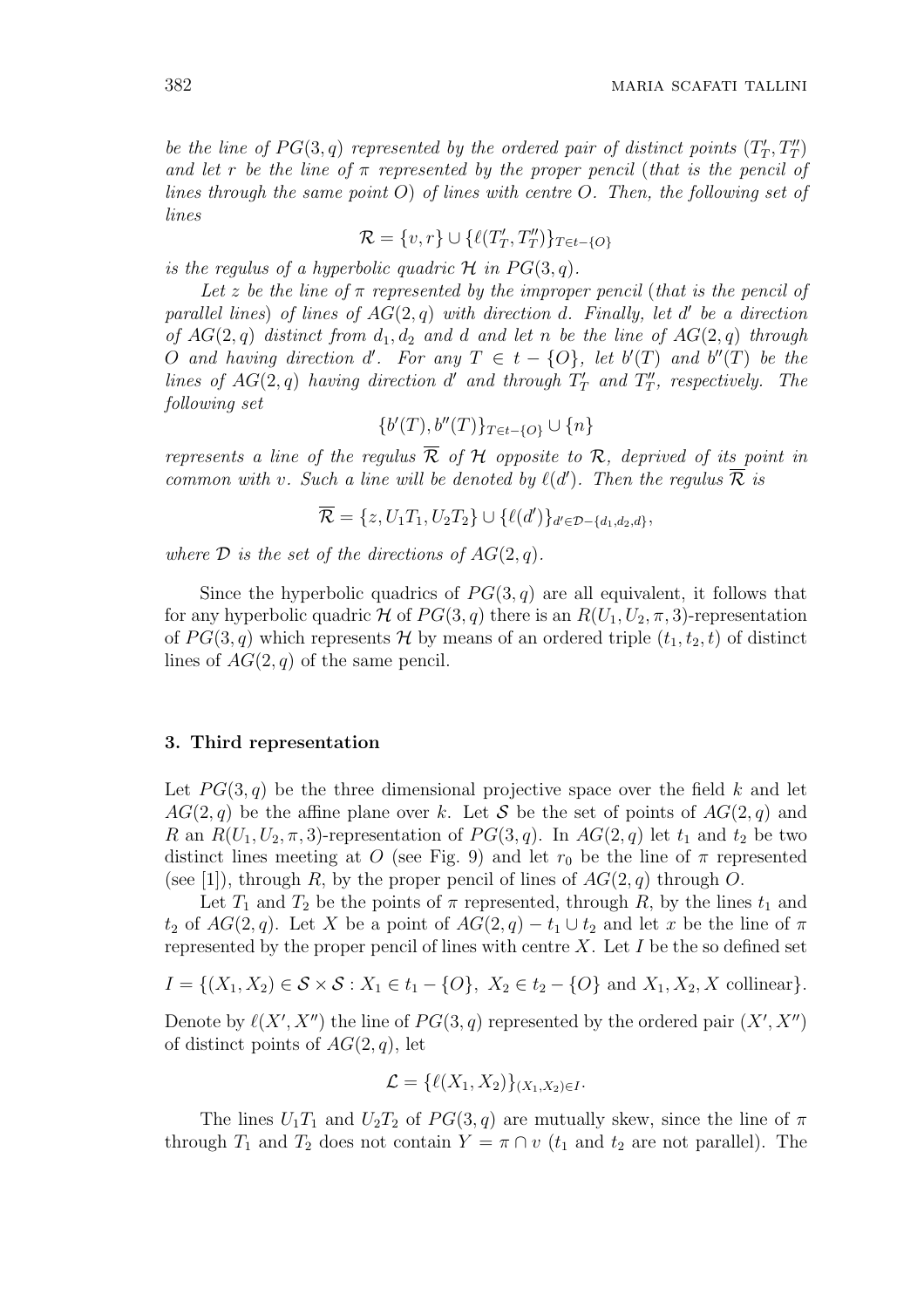line x and  $U_1T_1$  are skew, like the line x and  $U_2T_2$ , since  $x \in \pi$ ,  $T_1 \notin x$ ,  $T_2 \notin x$  $(X \notin t_1, X \notin t_2)$ . It follows that  $x, U_1T_1$  and  $U_2T_2$  are mutually skew.

Let H be the hyperbolic quadric of  $PG(3, q)$  containing the lines x,  $U_1T_1$  and  $U_2T_2$  and let  $\overline{\mathcal{R}}$  be the regulus of  $\mathcal H$  to which such lines belong. The line  $r_0$  meets x at the point of  $\pi$  represented by the line OX of  $AG(2, q)$  and meets  $U_1T_1$  and  $U_2T_2$  at  $T_1$  and  $T_2$ , respectively. It follows that  $r_0$  belongs to the regulus R of H opposite to  $\overline{\mathcal{R}}$ .



Figure 9.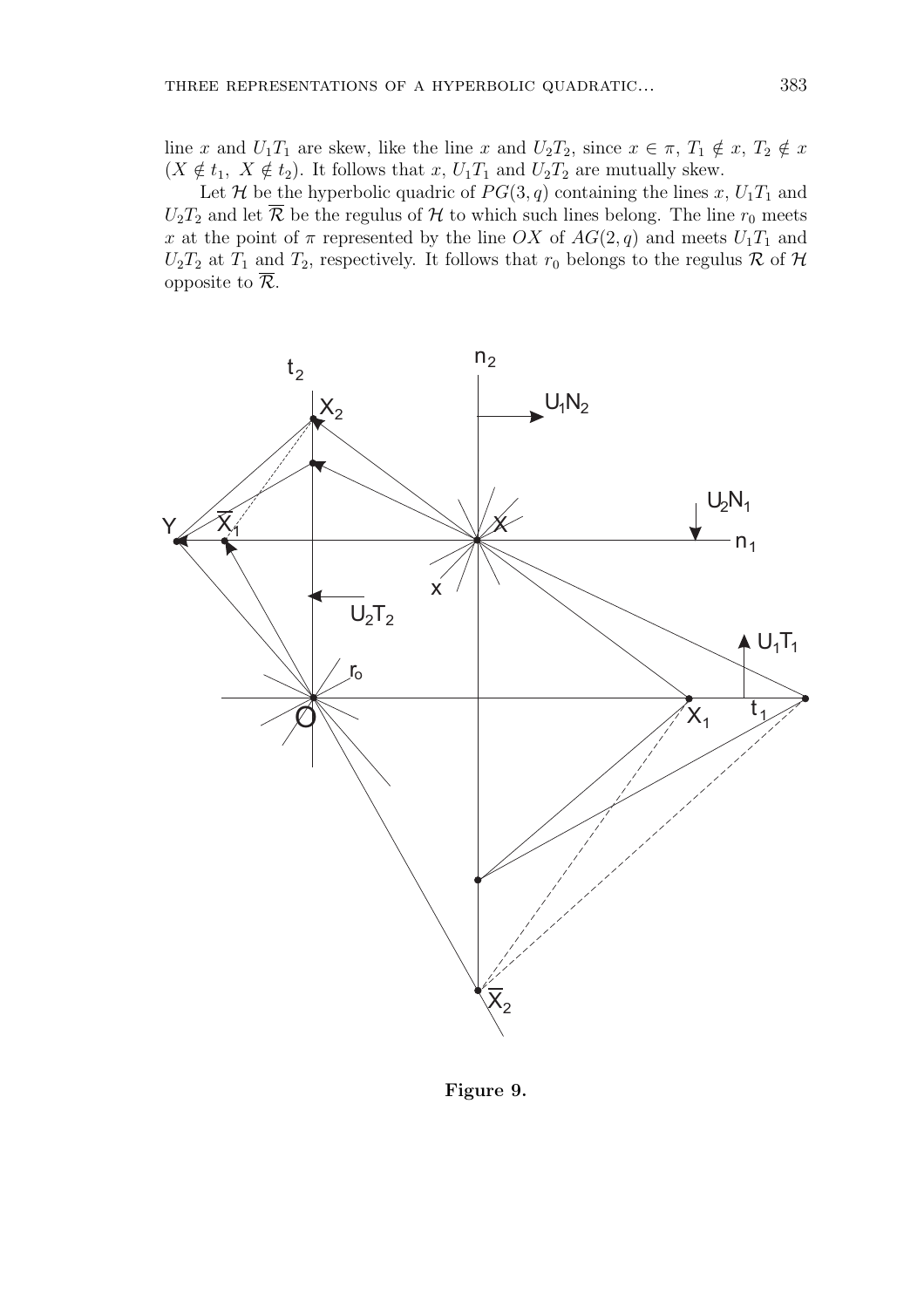Moreover, it is easy to check that every line of  $\mathcal L$  meets x,  $U_1T_1$  and  $U_2T_2$ . It follows that every line of  $\mathcal L$  belongs to  $\mathcal R$ . Now, let  $n_1$  and  $n_2$  be the lines of  $AG(2,q)$  through X and parallel to  $t_1$  and  $t_2$ , respectively. Then, let  $N_1$  and  $N_2$ be the points of  $\pi$  represented by the lines  $n_1$  and  $n_2$ , respectively. The line  $U_2N_1$ of  $PG(3, q)$  meets  $U_2T_2$  at  $U_2$ ,  $U_1T_1$  at the point represented by the ordered pair  $(t_1, n_1)$  and x and N<sub>1</sub>. It follows that  $U_2N_1 \in \mathcal{R}$ . The line  $U_1N_2$  meets  $U_1T_1$  at  $U_1, U_2T_2$  at the point represented by the ordered pair  $(n_2, t_2)$  and x at  $N_2$ . Then  $U_1N_2 \in \mathcal{R}$ . By the above arguments, it follows

$$
E = \{r_0, U_1N_2, U_2N_1\} \cup \mathcal{L} \subseteq \mathcal{R}.
$$

Now, let us prove that every line of  $\mathcal R$  is a line of  $E$ .

**Proof.** Assume that r' is a line of  $\mathcal{R}$  not in E. Then r' is not in  $\pi$ , otherwise  $r_0 \cap r' \neq \emptyset$ , while r' and  $r_0$  are skew, since r and  $r_0$  are two distinct lines of R  $(r_0 \in E, r' \in E)$ . The line r' does not contain  $U_1$  and  $U_2$ , since r' is distinct from  $U_1N_2$  and  $U_2N_1$   $(U_1N_2 \in E, U_2N_1 \in E, r' \notin E)$ . Remark that r' does not meet v. For,  $M = r' \cap v$ . By  $U_1 \notin r'$ ,  $U_2 \notin r'$ , it follows that  $M \neq U_1$ ,  $M \neq U_2$ . Then, v contains the three distinct points M,  $U_1$  and  $U_2$  of H and then v is a line of H. Since v meets  $U_1T_1$  and  $U_2T_2$ , which belong to  $\overline{\mathcal{R}}$ , it follows that  $v \in \mathcal{R}$  and then v meets  $x \in \overline{\mathcal{R}}$ : a contradiction, because x does not pass through  $Y = \pi \cap v$  $(x$  is represented in  $AG(2, q)$  by the proper pencil of lines with centre X). The contradiction proves the remark. Therefore, r' is a line of  $PG(3, q)$  not in  $\pi$  and not meeting v. It follows that  $r'$  is represented by an ordered pair of distinct points  $(X_1, X_2)$  of  $AG(2, q)$ . By  $r' \in \mathcal{R}$  and  $x \in \overline{\mathcal{R}}$ , it follows that  $r' \cap x \neq \emptyset$  and then the line of  $AG(2,q)$  joining  $X_1$  and  $X_2$  contains X. By  $r' \in \mathcal{R}$  and  $U_1T_1 \in \overline{\mathcal{R}}$ , it follows that  $r' \cap U_1 T_1 \neq \emptyset$  and then  $X_1 \in t_1$ . By  $r' \in \mathcal{R}$  and  $U_2 T_2 \in \overline{\mathcal{R}}$  it follows  $r' \cap U_2 T_2 \neq \emptyset$  and then  $X_2 \in r_2$ . Moreover, we get  $X_1 \neq O, x_2 \neq O$ , that is  $X_1 \in t_1 - \{O\}, X_2 \in t_2 - \{O\},$  since the points  $X_1, X_2$  and X are collinear and  $X_1 \neq X_2$ . Then  $X_1 \in t_1 - \{O\}$ ,  $X_2 \in t_2 - \{O\}$  and  $X_1, X_2, X$  are collinear. By that, it follows  $(X_1, X_2) \in I$  and then  $r' = \ell(X_1, X_2) \in \mathcal{L} \subset E$ , so  $r' \in E$  is a contradiction, since  $r' \notin E$ . The contradiction proves that every line of R belongs to E and then  $\mathcal{R} \subseteq E$ . By that and by  $E \subseteq \mathcal{R}$  it follows  $\mathcal{R} = E$ , that is

$$
\mathcal{R} = \{r_0, U_1N_2, U_2N_1\} \cup \mathcal{L}.
$$

Now, let  $\overline{I}$  be the following set

$$
\overline{I} = \{ (\overline{X}_2, \overline{X}_1) \in \mathcal{S} \times \mathcal{S} : \overline{X}_1 \in n_1 - \{X\}, \ X_2 \in n_2 - \{X\}, \ \overline{X}_1, \overline{X}_2 \text{ and } O \text{ collinear} \}.
$$
  
Let  $\overline{I} = \{ (\overline{X}_2, \overline{X}_1) \}.$ 

$$
\overline{\mathcal{L}}=\{\ell(\overline{X}_2,\overline{X}_1)\}_{(\overline{X}_2,\overline{X}_1)\in \overline{I}}.
$$

In a similar way as before, we get

$$
\overline{\mathcal{R}} = \{x, U_1T_1, U_2T_2\} \cup \overline{\mathcal{L}}.
$$

So, the following theorem is proved.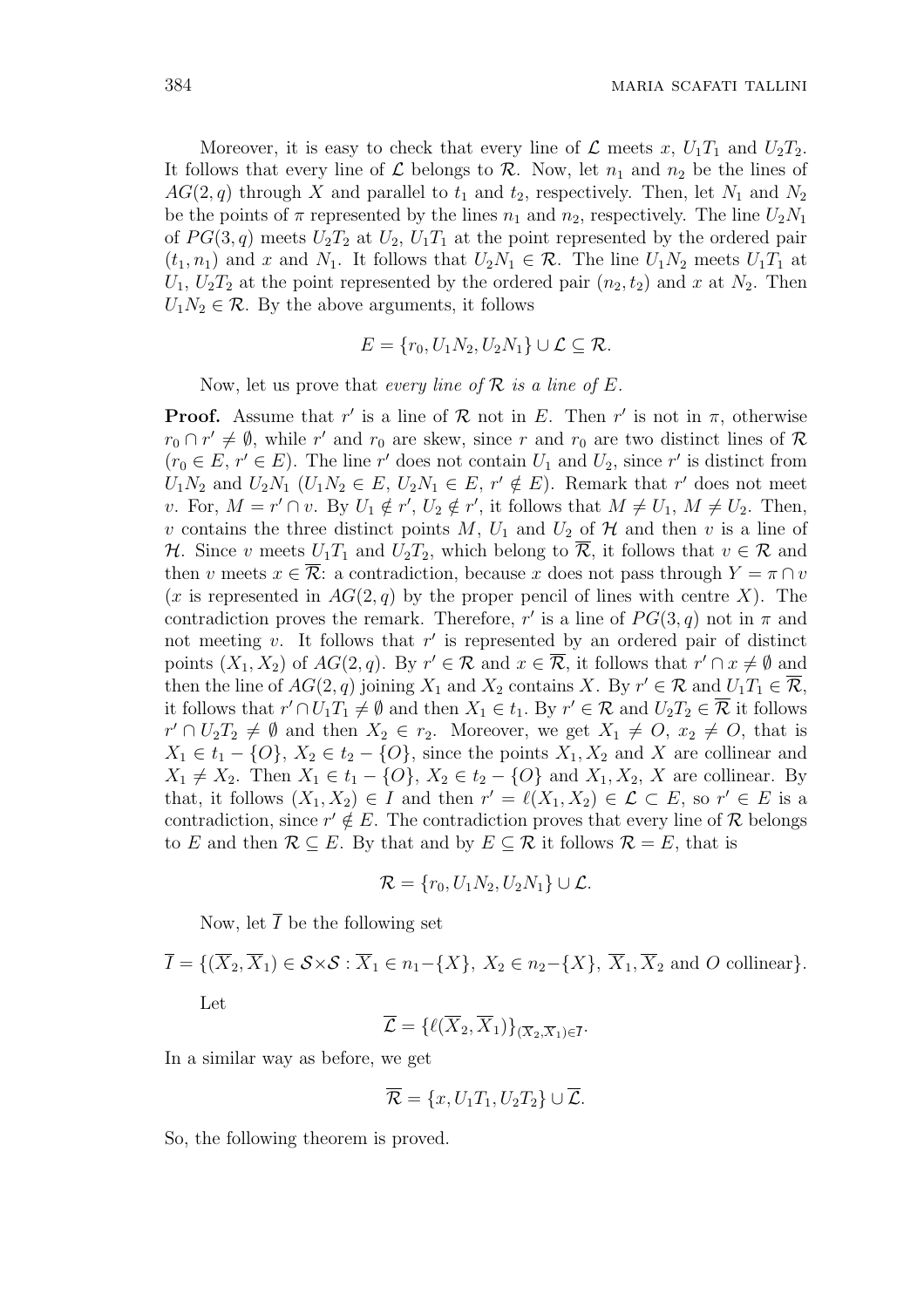**Theorem 3.** Let  $PG(3, q)$  be the projective three-dimensional space over the field q, let  $AG(2, q)$  be the affine plane over q and let S be the set of points of  $AG(2, q)$ and R an  $R(U_1, U_2, \pi, 3)$ -representation of  $PG(3, q)$  (see [1]). In  $AG(2, q)$  let  $t_1$  and  $t_2$  be two distinct lines meeting at a point O and let  $r_0$  be the line of  $\pi$  represented, through R, by the proper pencil of lines of  $AG(2, q)$  with centre O. Let  $T_1$  and  $T_2$  be the points of  $\pi$  represented through R, by the lines  $t_1$  and  $t_2$  of  $AG(2, q)$ respectively. Let X be a point of  $AG(2,q) - (t_1 \cup t_2)$  and let x be the line of  $\pi$ represented by the proper pencil of lines of  $AG(2, q)$  with centre X.

Let  $n_1$  and  $n_2$  be the lines of  $AG(2, q)$  through X and parallel to  $t_1$  and  $t_2$ , respectively. Then, let  $N_1$  and  $N_2$  be the points of  $\pi$  represented through R, by the lines  $n_1$  and  $n_2$ , respectively. Let I and  $\overline{I}$  be the following sets:

$$
I = \{ (X_1, X_2) \in \mathcal{S} \times \mathcal{S} : X_1 \in t_1 - \{O\}, X_2 \in t_2 - \{O\}
$$
  
\nand  $X_1, X_2, X$  collinear $\},$   
\n
$$
\overline{I} = \{ (\overline{X}_2, \overline{X}_1) \in \mathcal{S} \times \mathcal{S} : \overline{X}_1 \in n_1 - \{X\}, \overline{X}_2 \in n_2 - \{X\}
$$
  
\nand  $\overline{X}_1, \overline{X}_2, O$  collinear $\}.$ 

Denote by  $\ell(X', X'')$  the line of  $PG(3, q)$  represented through R by the ordered pair of distinct points  $(X', X'')$  of  $AG(2, q)$ .

Let

$$
\mathcal{L} = \{ \ell(X_1, X_2) \}_{(X_1, X_2) \in I},
$$
  

$$
\mathcal{L} = \{ \ell(\overline{X}_2, \overline{X}_1) \}_{(\overline{X}_2, \overline{X}_1) \in \overline{I}}.
$$

Then the following sets of lines or  $PG(3, q)$ 

$$
\mathcal{R} = \{r_0, U_1 N_2, U_2 N_1\} \cup \mathcal{L},
$$
  

$$
\overline{\mathcal{R}} = \{x, U_1 T_1, U_2 T_2\} \cup \overline{\mathcal{L}},
$$

are the two reguli of a hyperbolic quadric of  $PG(3,q)$  admitting the plane  $\pi$  as tangent plane, the contact point being the point of  $\pi$  represented by the line OX of  $AG(2,q)$  and the line v being a secant line.

The above theorem allows us to represent in the plane  $AG(2, q)$  the reguli and then the points of a hyperbolic quadric  $H$ , deprived of two points which are not represented. For, the line  $r_0$  is represented by the pencil of lines of  $AG(2, q)$ with centre O, the line x is represented by the pencil of lines of  $AG(2, q)$  with centre X, the lines  $U_1N_2$ ,  $U_2N_1$ ,  $U_1T_1 U_2T_2$  are represented as follows:

 $U_1N_2 - \{U_1\}$ :  $\{n_2\} \cup \{n_2, n\}$ : n parallel to  $n_2$  and distinct from  $n_2$ ,  $U_2N_1 - \{U_2\}$ :  $\{n_1\} \cup \{n, n_1\}$ : n parallel to  $n_1$  and distinct from  $n_1$ ,  $U_1T_1 - \{U_1\} : \{t_1\} \cup \{t_1, t\} : t$  parallel to  $t_1$  and distinct from  $t_1$ ,  $U_2T_2 - \{U_2\}$ :  $\{t_2\} \cup \{t_1, t_2\}$ : t parallel to  $t_2$  and distinct from  $t_2$ ,

Since the hyperbolic quadrics are all equivalent in  $PG(3, q)$ , it follows that for any hyperbolic quadric H of  $PG(3, q)$  there is an  $R(U_1, U_2, \pi, 3)$ -representation which allows us to represent  $H$  as in Theorem 3.